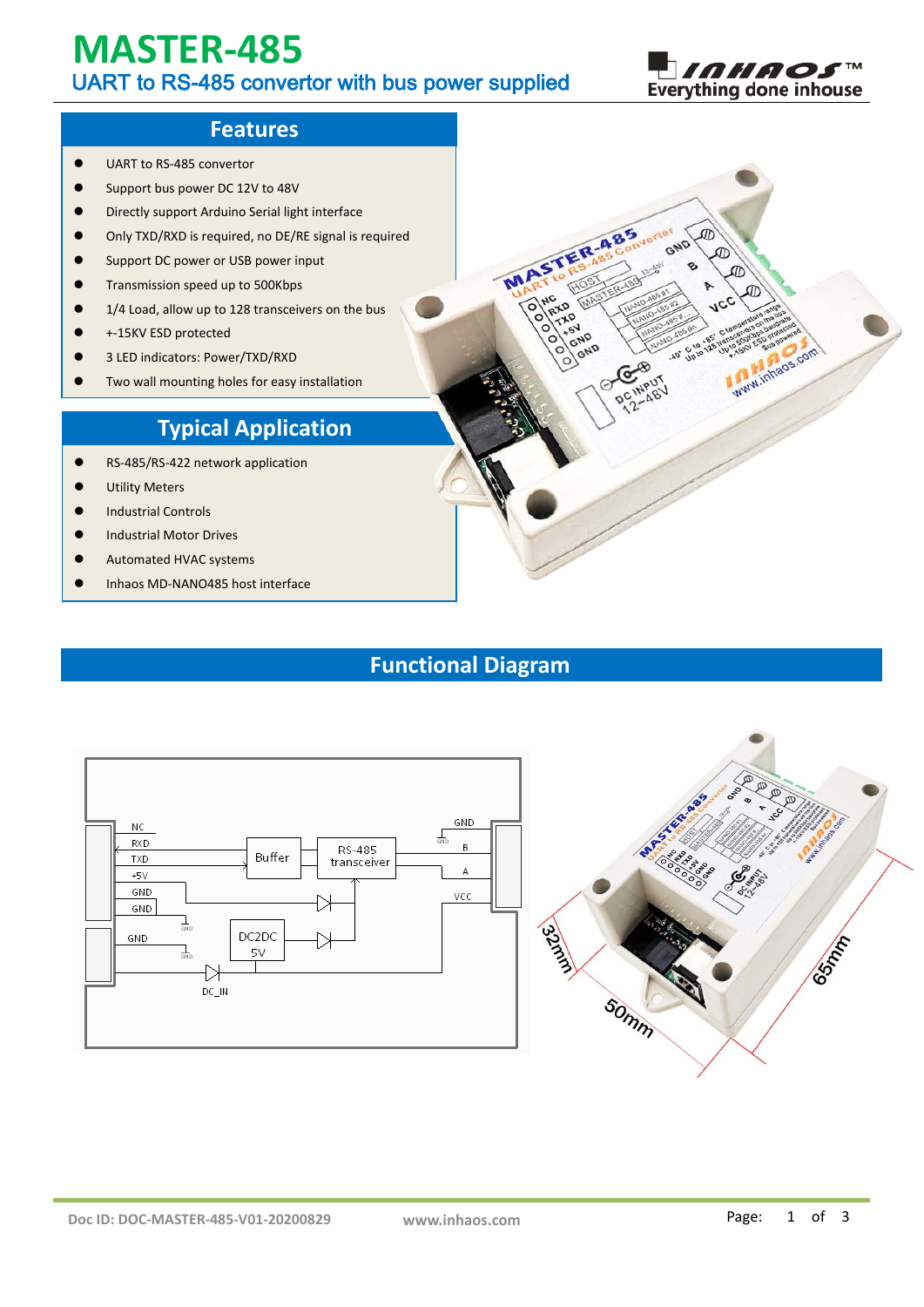

**Applications**

The Master-485 support two mode:

#### **Mode1:** bus only mode

In this mode, Master-485 can be supply by +5V form the serial cable, the output provide standard RS-485/RS-422 signal. This mode only need 2 wires for net connection.



#### **Mode2:** bus power mode

In this mode, a power supply can be connected to the DC plug and it is will be used as the bus power. This mode requires the bus to be connected by 4 wires, and the power cord should have a larger current capacity.



## **Related Products**

USB to UART cable: UC-340G: [http://www.inhaos.com/product\\_info.php?products\\_id=159](http://www.inhaos.com/product_info.php?products_id=159) USB to UART cable: UC-2102: [http://www.inhaos.com/product\\_info.php?products\\_id=120](http://www.inhaos.com/product_info.php?products_id=120) MD-NANO485: be ready soon!